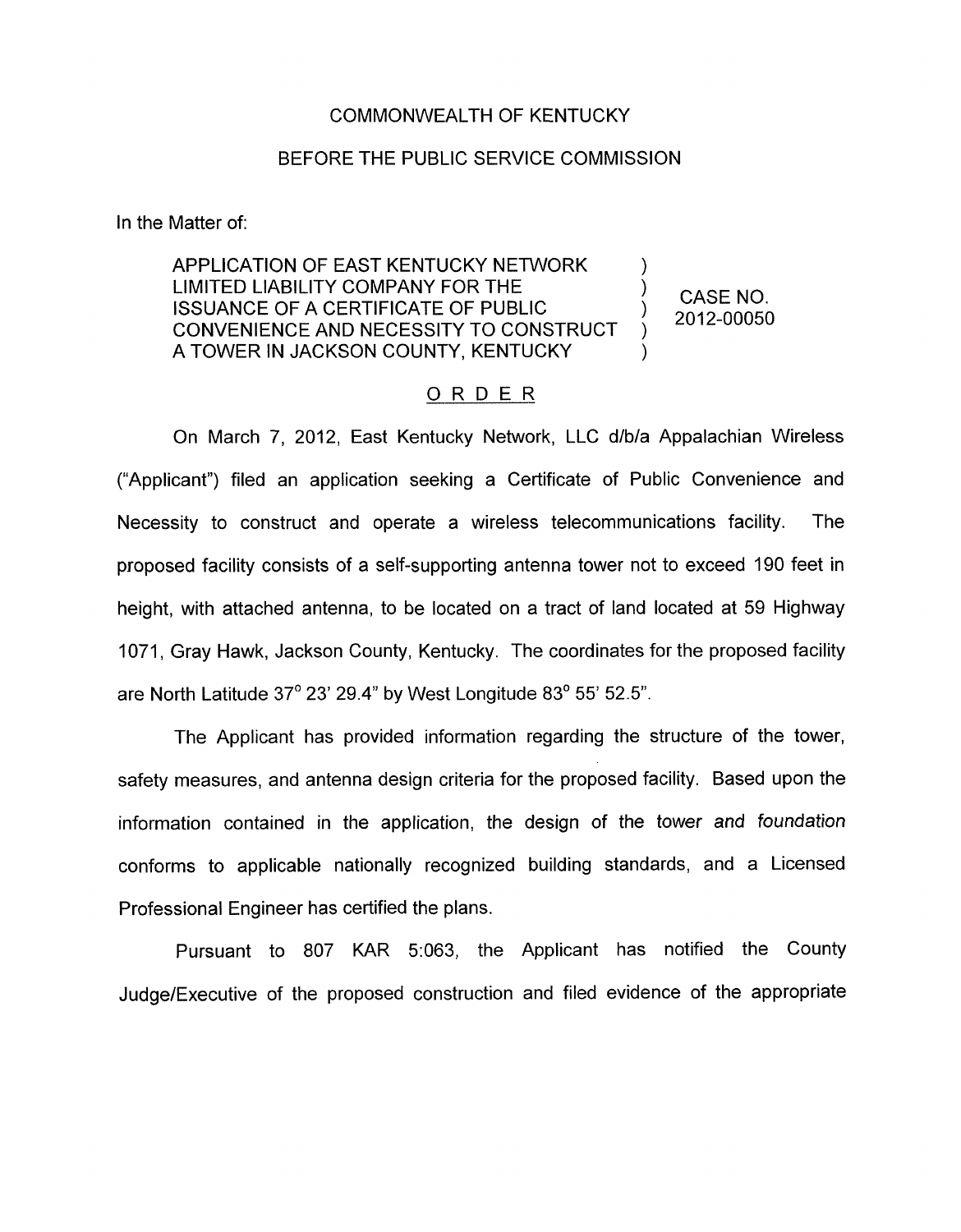notices provided pursuant to 807 KAR 5:063.<sup>1</sup> The notices solicited comments and informed the recipients of their right to request intervention. To date, no public comments have been filed with the Commission.

The Applicant has filed applications with the Federal Aviation Administration ("FAA") and the Kentucky Airport Zoning Commission ("KAZC") seeking approval for the construction and operation of the proposed facility. Both decisions are pending.

The Commission, having considered the evidence of record and being otherwise sufficiently advised, finds that the Applicant has demonstrated that a facility is necessary to provide adequate utility service and that, therefore, a Certificate of Public Convenience and Necessity to construct the proposed facility should be granted.

Pursuant to KRS 278.280, the Commission is required to determine proper practices to be observed when it finds, upon complaint or on its own motion, that the facilities of any utility subject to its jurisdiction are unreasonable, unsafe, improper, or insufficient. To assist the Commission in its efforts to comply with this mandate, the Applicant should notify the Commission if it does not use this antenna tower to provide service in the manner set out in its application and this Order. Upon receipt of such notice, the Commission may, on its own motion, institute proceedings to consider the proper practices, including removal of the unused antenna tower, which should be observed by the Applicant.

 $<sup>1</sup>$  On April 2, 2012, the Applicant filed an amendment to the original application</sup> correcting an error in the listing of the Commission case number on notification letters to local property owners within 500 feet of the proposed construction. The amendment was also sent to the County Judge/Executive. Additionally, public notice was again published in the local newspaper with the correct case number.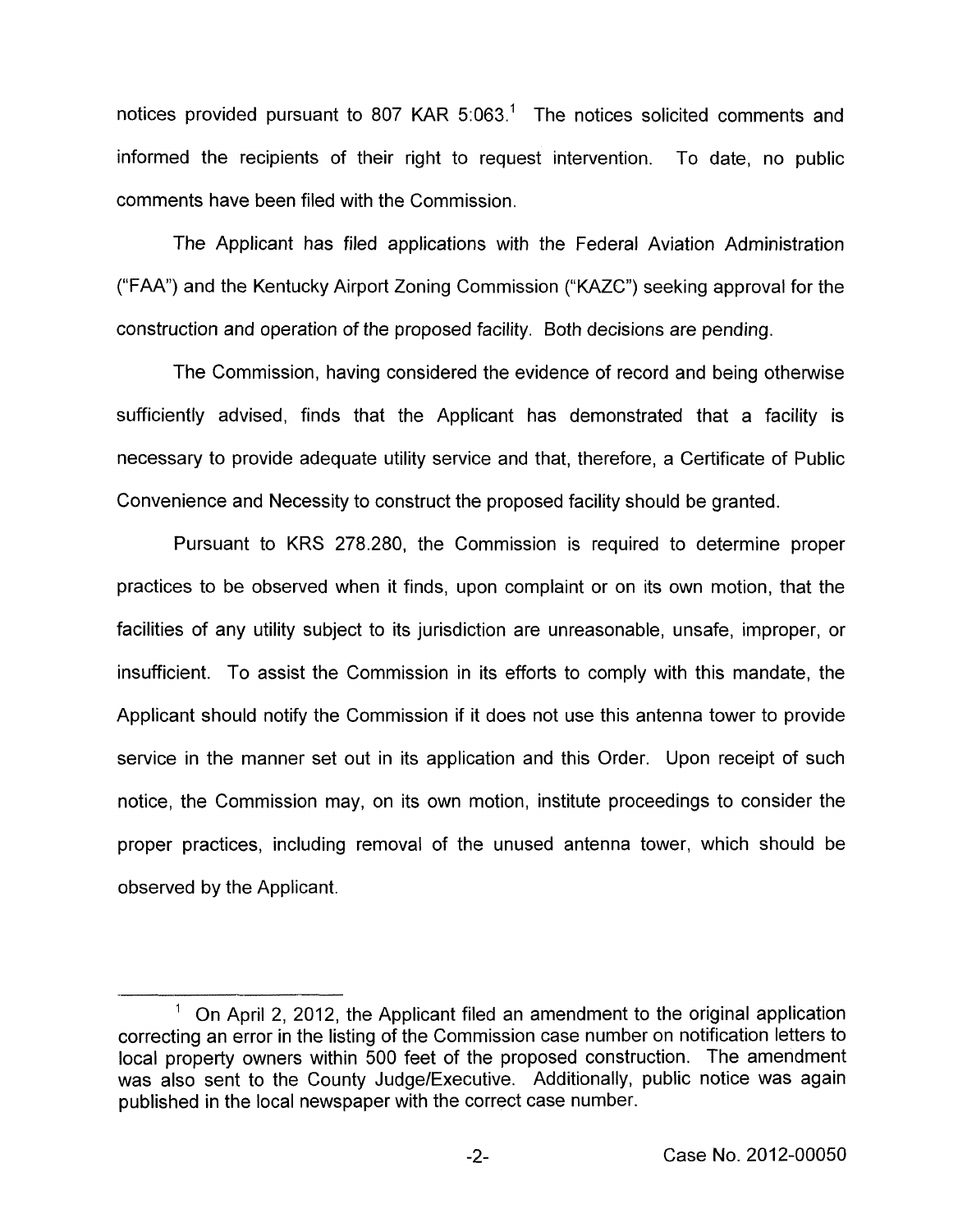IT IS THEREFORE ORDERED that:

1. The Applicant is granted a Certificate of Public Convenience and Necessity to construct a wireless telecommunications facility. The proposed facility consists of a self-supporting antenna tower not to exceed 190 feet in height, with attached antenna, and is to be located on a tract of land located at 59 Highway 1071, Gray Hawk, Jackson County, Kentucky. The coordinates for the proposed facility are North Latitude 37° 23' 29.4" by West Longitude 83° 55' 52.5".

2. The Applicant shall file a copy of the final decisions regarding the pending FAA and KAZC applications for the proposed construction within 10 days of receiving the decisions.

3. The Applicant shall immediately notify the Commission in writing if, after the antenna tower is built and utility service is commenced, the tower is not used for a period of three months in the manner authorized by this Order.

4. Any documents filed in the future pursuant to ordering paragraph two herein shall reference this case number and shall be retained in the utility's general correspondence file.

By the Commission

 $\emptyset$ **ENTERED** APR 24 2012 KENTUCKY PUBLIC VICE COMMISSION

์ĭrector